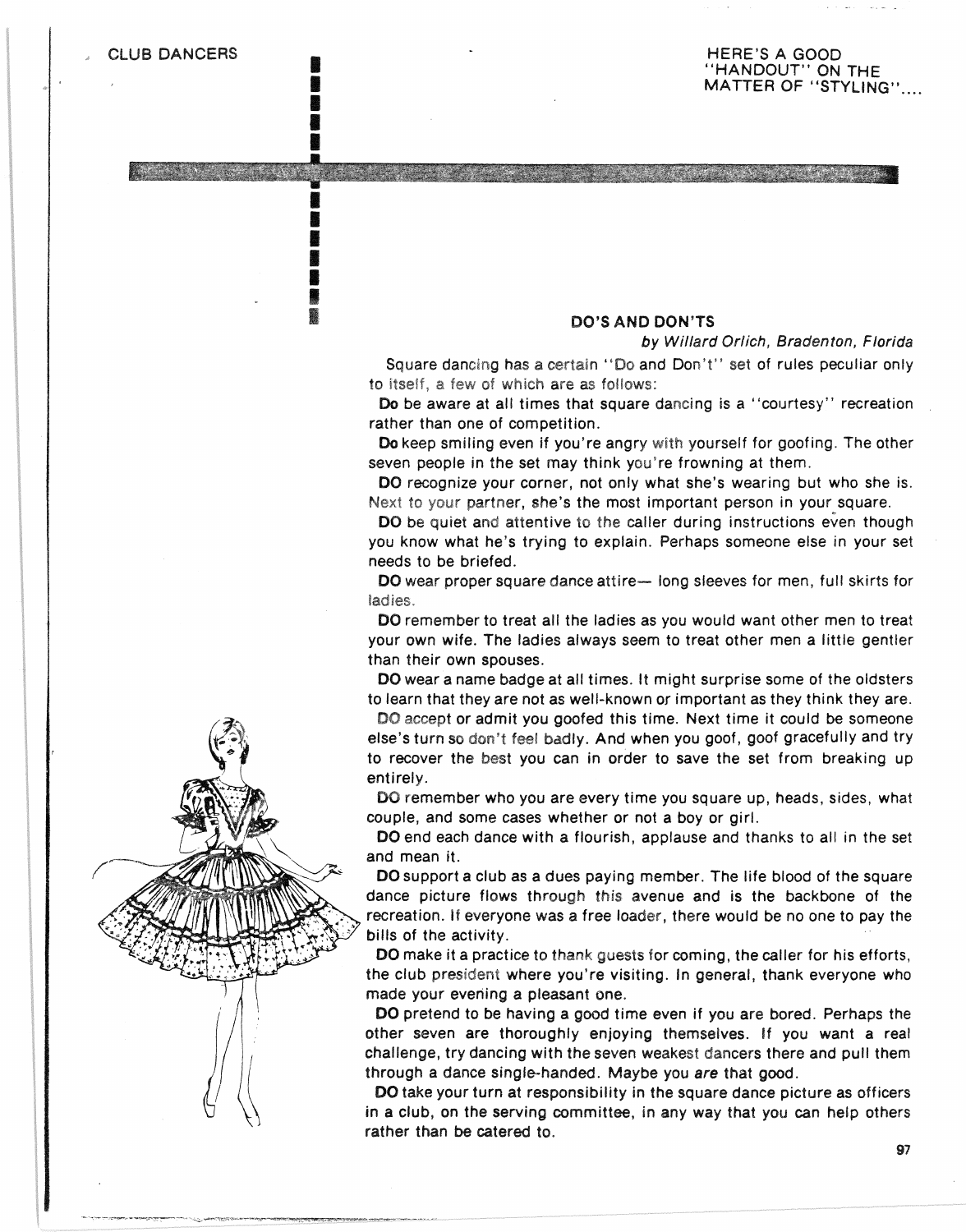

#### GOOD ADVICE

"I admit I made a mistake" The FIVE most important words are: "You did a good job" The FOUR most important words are: "What is your opinion?"<br>The THREE most important words are: "If you please" The TWO most important words are: "Thank You" The LEAST important word is: "!" (From CASDA Chatter)



A radio station gives us some good "sound" advice (pardon the pun)..... 10 COMMANDMENTS OF HUMAN RELATIONS

- 1. Speak to people. There is nothing as nice as a cheerful greeting.
- 2. Call people by name. the sweetest music is to hear one's name called.
- 3. Have humility. There is something to be learned from every living thing.
- 4. Be friendly. If you want to have a friend, be one.
- Be cordial. Speak and act as if everything you do is a pleasure.
- Be interested in others. You can like almost everybody if you try.
- 7. Be generous with praise, cautious with criticism.
- 8. Give your word; then keep it.
- 9. Be considerate of the feelings of others.
- 10. Be alert to give service. What counts most in life is what we do for others.

#### Radio Station KMOX

#### S... Smile

- Q... Quiet when the caller is teaching.
- U... U always thank the caller for a pleasant evening.
- A... Arrive on time.
- R... Reserve your criticism for behind closed doors.
- E... Enjoy the company of everybody.
- D... Don't ever pass an open square.
- A... Always wear the proper attire.
- N... Neatness counts.
- C... Courtesy to ALL is a must!
- I... Inattentiveness breeds broken squares.
- N... Nice corners are a pleasure.... be one.
- G... Go! And enjoy yourself!!!



# **SQUARE DANCING**

# NOTES & QUOTES **IS FUN and FRIENDSHIP**